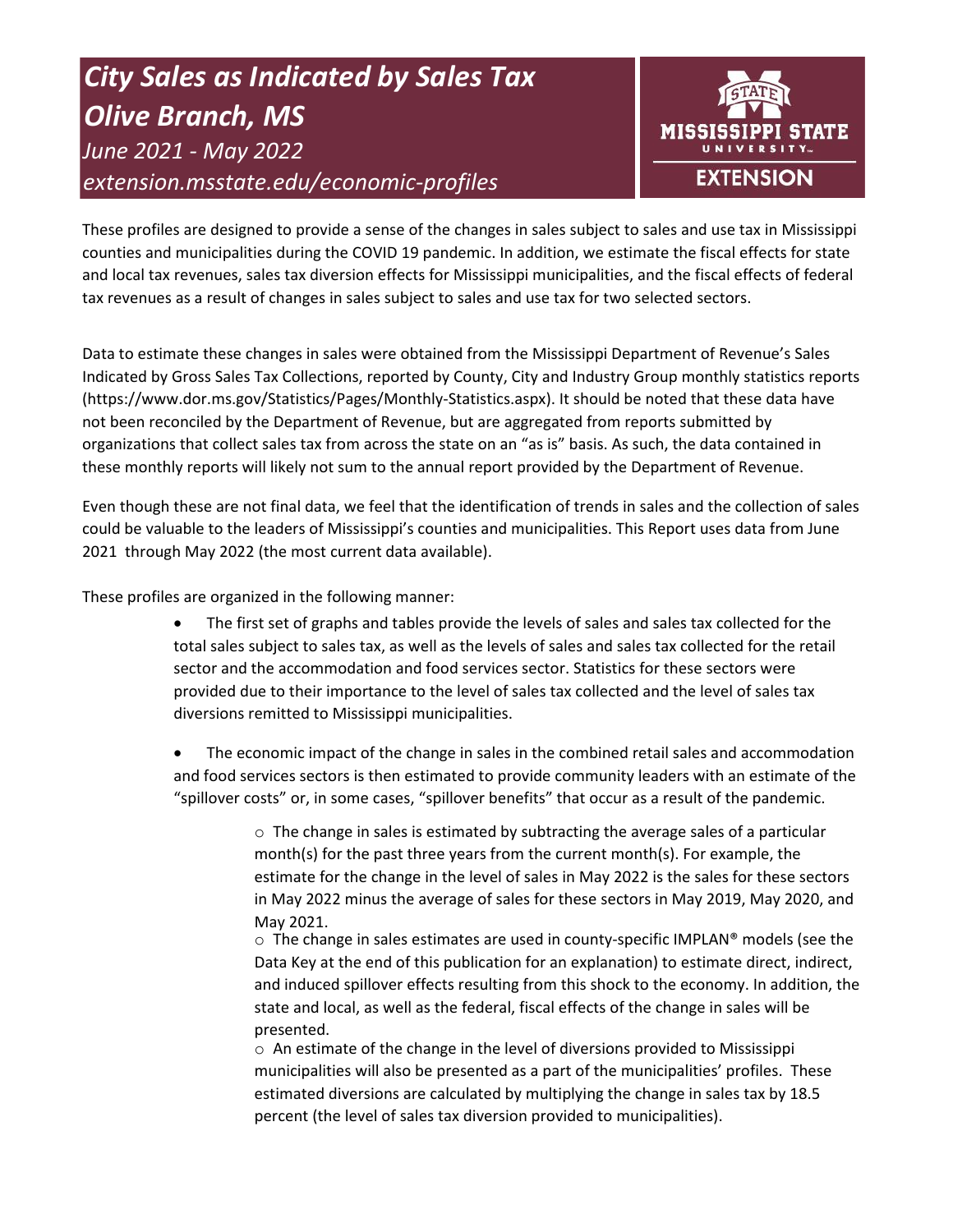| Total Sales as Indicated by Sales Tax (\$000s) |           |           |           | <b>Total Sales Tax Collected (\$000s)</b> |           |         |         |         |         |
|------------------------------------------------|-----------|-----------|-----------|-------------------------------------------|-----------|---------|---------|---------|---------|
| Month                                          | 2019      | 2020      | 2021      | 2022                                      | Month     | 2019    | 2020    | 2021    | 2022    |
| January                                        | \$298,041 | \$355,655 | \$392,549 | \$414,268                                 | January   | \$6,233 | \$6,774 | \$7,550 | \$8,445 |
| February                                       | \$238,554 | \$229,931 | \$272,171 | \$304,378                                 | February  | \$4,727 | \$5,212 | \$6,157 | \$6,582 |
| March                                          | \$165,604 | \$229,139 | \$245,483 | \$304.982                                 | March     | \$4,708 | \$5,442 | \$5,478 | \$6,658 |
| April                                          | \$213,941 | \$265,889 | \$297,218 | \$359,986                                 | April     | \$5,781 | \$6,078 | \$8,174 | \$8,134 |
| May                                            | \$244,122 | \$222,254 | \$323,423 | \$355,258                                 | May       | \$5,555 | \$5,832 | \$7,824 | \$8,038 |
| June                                           | \$257,589 | \$244,019 | \$335,006 |                                           | June      | \$6,026 | \$6,944 | \$7,777 |         |
| July                                           | \$254,227 | \$279,658 | \$272,932 |                                           | July      | \$5,826 | \$7,024 | \$7,819 |         |
| August                                         | \$253,016 | \$198,286 | \$325,988 |                                           | August    | \$5,731 | \$6,780 | \$7,769 |         |
| September                                      | \$260,860 | \$212,316 | \$305,310 |                                           | September | \$6,099 | \$6,483 | \$7,228 |         |
| October                                        | \$259,254 | \$294,964 | \$316,080 |                                           | October   | \$5,775 | \$6,663 | \$7,317 |         |
| November                                       | \$269,096 | \$212,531 | \$309,846 |                                           | November  | \$5,737 | \$6,523 | \$7,293 |         |
| December                                       | \$238,613 | \$276,833 | \$261,790 |                                           | December  | \$5,983 | \$6,508 | \$7,459 |         |



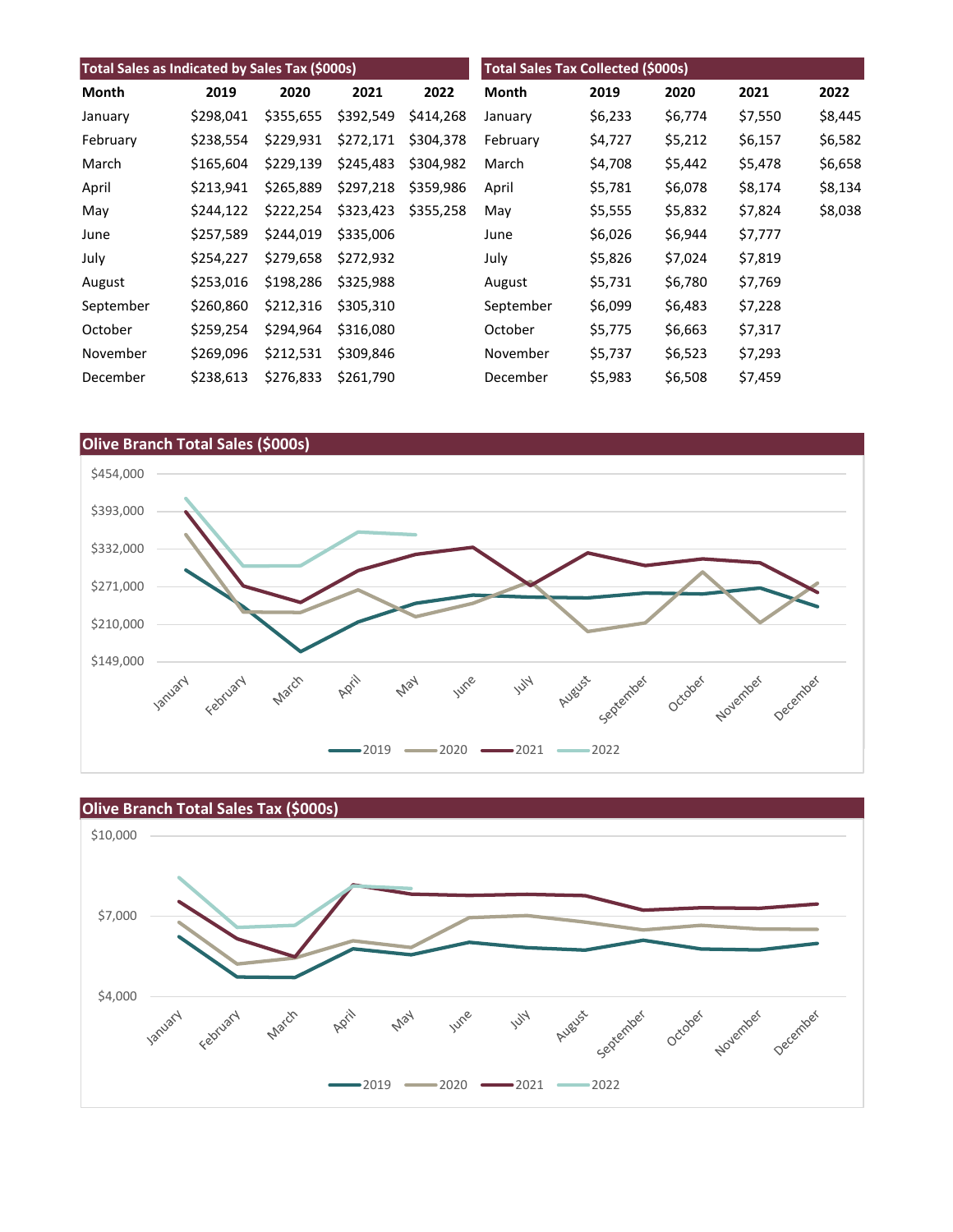| Retail Sector Sales as Indicated by Sales Tax (\$000s) |           |           |           | <b>Retail Sector Sales Tax Collected (\$000s)</b> |           |         |         |         |         |
|--------------------------------------------------------|-----------|-----------|-----------|---------------------------------------------------|-----------|---------|---------|---------|---------|
| Month                                                  | 2019      | 2020      | 2021      | 2022                                              | Month     | 2019    | 2020    | 2021    | 2022    |
| January                                                | \$190,730 | \$187,709 | \$191,599 | \$212,854                                         | January   | \$4,025 | \$4,492 | \$4,554 | \$5,288 |
| February                                               | \$164,052 | \$149,177 | \$167,073 | \$176,283                                         | February  | \$2,690 | \$2,941 | \$3,640 | \$3,847 |
| March                                                  | \$96,846  | \$151.624 | \$157,868 | \$173.956                                         | March     | \$2,736 | \$3,222 | \$3,276 | \$3,844 |
| April                                                  | \$120,323 | \$185,061 | \$152,610 | \$217,828                                         | April     | \$3,391 | \$3,834 | \$5,088 | \$4,778 |
| May                                                    | \$160,713 | \$146,775 | \$191,470 | \$197.240                                         | May       | \$3,242 | \$3,781 | \$4,708 | \$4,701 |
| June                                                   | \$170,560 | \$140,553 | \$189,813 |                                                   | June      | \$3,458 | \$4,478 | \$4,601 |         |
| July                                                   | \$161,156 | \$175,456 | \$132,534 |                                                   | July      | \$3,433 | \$4,426 | \$4,653 |         |
| August                                                 | \$164,841 | \$90,794  | \$189,292 |                                                   | August    | \$3,289 | \$4,046 | \$4,565 |         |
| September                                              | \$172,955 | \$113,135 | \$179,589 |                                                   | September | \$3,540 | \$3,897 | \$4,113 |         |
| October                                                | \$176,686 | \$156,673 | \$196,374 |                                                   | October   | \$3,426 | \$4,100 | \$4,263 |         |
| November                                               | \$175,272 | \$110,653 | \$187,733 |                                                   | November  | \$3,294 | \$3,949 | \$4,144 |         |
| December                                               | \$162,073 | \$181,532 | \$131,641 |                                                   | December  | \$3,692 | \$3,969 | \$4,439 |         |



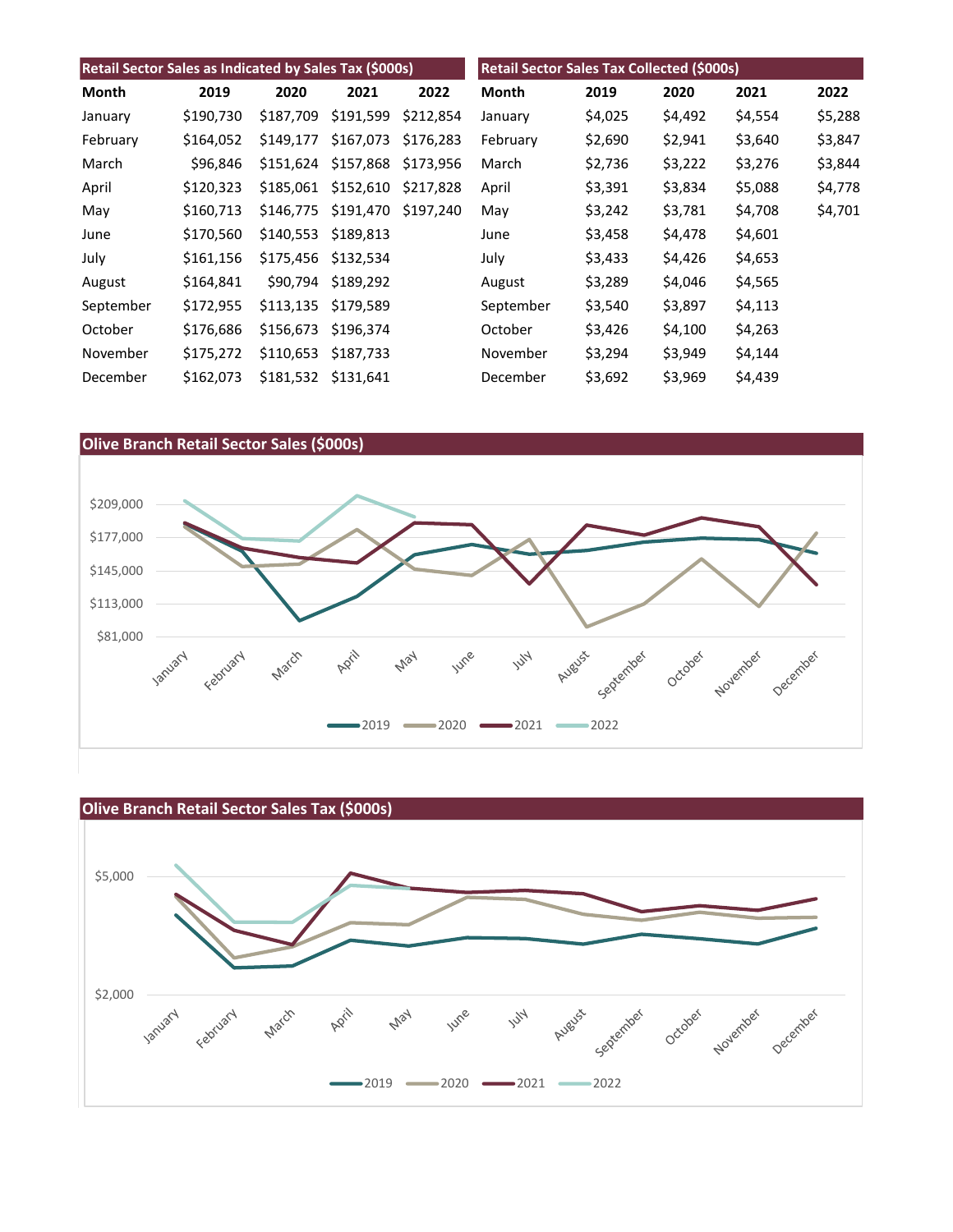| <b>Food Service and Accommodations Sector Sales</b><br>Subject to Sales Tax (\$000s) |          |          |          | <b>Food Service and Accommodations Sector Sales</b> |              |         |         |         |         |
|--------------------------------------------------------------------------------------|----------|----------|----------|-----------------------------------------------------|--------------|---------|---------|---------|---------|
|                                                                                      |          |          |          | Tax Collected (\$000s)                              |              |         |         |         |         |
| Month                                                                                | 2019     | 2020     | 2021     | 2022                                                | <b>Month</b> | 2019    | 2020    | 2021    | 2022    |
| January                                                                              | \$23,779 | \$25,367 | \$27,517 | \$33,873                                            | January      | \$986   | \$1,048 | \$1,158 | \$1,372 |
| February                                                                             | \$21,074 | \$23,907 | \$26,826 | \$29,902                                            | February     | \$864   | \$990   | \$1,128 | \$1,209 |
| March                                                                                | \$20,699 | \$23,194 | \$22,863 | \$31,160                                            | March        | \$853   | \$968   | \$957   | \$1,251 |
| April                                                                                | \$25,816 | \$21,039 | \$32,486 | \$36,592                                            | April        | \$1,069 | \$875   | \$1,360 | \$1,440 |
| May                                                                                  | \$23,575 | \$17,372 | \$32,243 | \$34,810                                            | May          | \$968   | \$723   | \$1,353 | \$1,397 |
| June                                                                                 | \$25,331 | \$23,125 | \$33,894 |                                                     | June         | \$1,043 | \$983   | \$1,415 |         |
| July                                                                                 | \$24,092 | \$24,876 | \$33,075 |                                                     | July         | \$995   | \$1,052 | \$1,376 |         |
| August                                                                               | \$24,579 | \$26,509 | \$33,413 |                                                     | August       | \$1,012 | \$1,120 | \$1,388 |         |
| September                                                                            | \$24,883 | \$26,087 | \$31,909 |                                                     | September    | \$1,023 | \$1,094 | \$1,317 |         |
| October                                                                              | \$23,700 | \$25,335 | \$31,518 |                                                     | October      | \$979   | \$1,064 | \$1,273 |         |
| November                                                                             | \$24,560 | \$27,228 | \$33,541 |                                                     | November     | \$1,008 | \$1,143 | \$1,345 |         |
| December                                                                             | \$24,473 | \$26,547 | \$32,785 |                                                     | December     | \$1,020 | \$1,111 | \$1,311 |         |





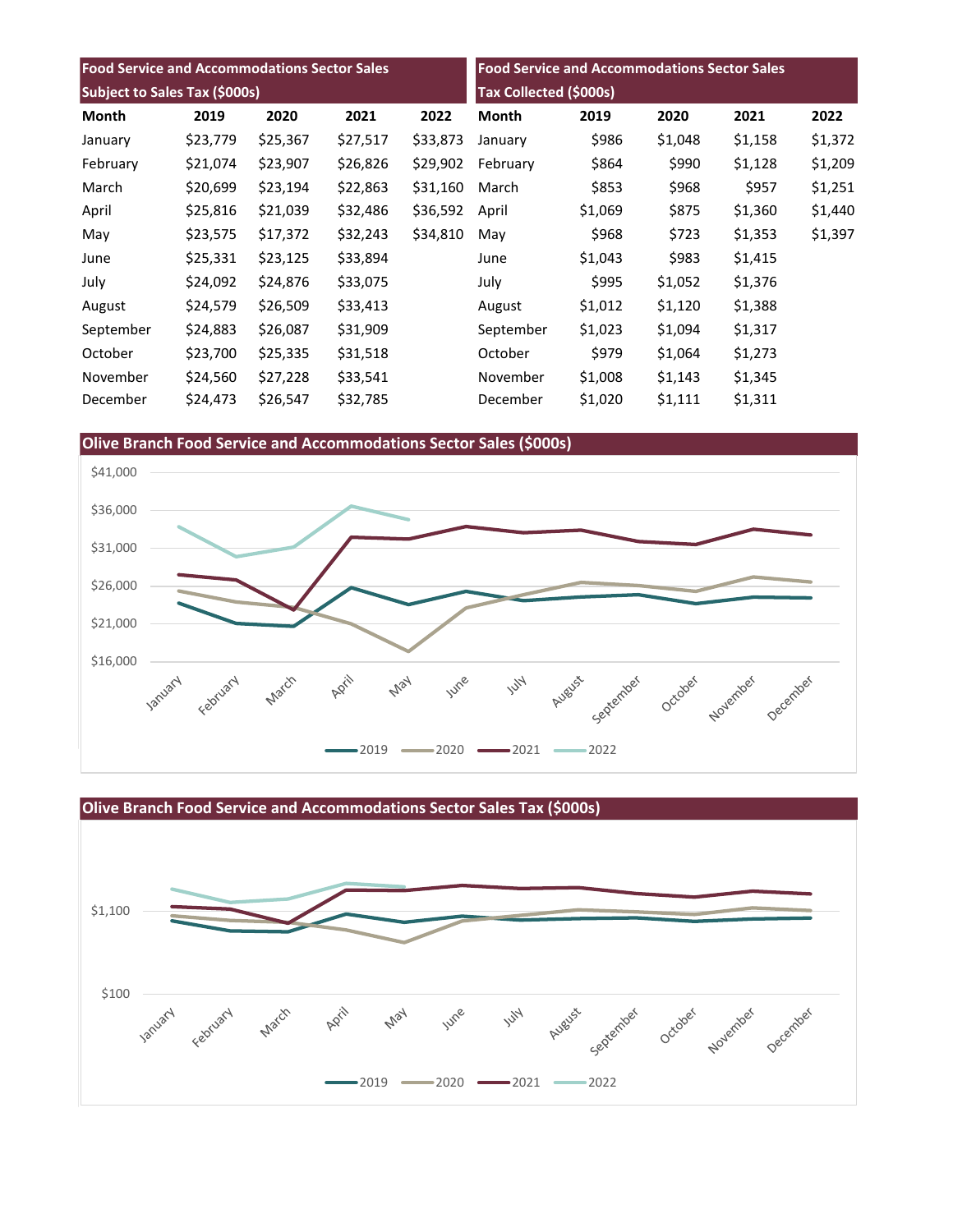| <b>Estimated Change in Sales</b>                        |                      |                 |               |
|---------------------------------------------------------|----------------------|-----------------|---------------|
|                                                         | <b>Sales</b>         | Average Sales*  | Change in     |
|                                                         | <b>Jun21 - May22</b> | Jun18 - May21   | <b>Sales</b>  |
| <b>Agriculture, Forestry, Fishing and Hunting</b>       | \$1,022,034          | \$209,952       | \$812,082     |
| Mining, Quarrying, and Oil and Gas Extraction           | \$0                  | \$0             | \$0           |
| <b>Utilities</b>                                        | \$0                  | \$0             | \$0           |
| Construction                                            | \$70,100,000         | \$45,600,000    | \$24,537,604  |
| <b>Manufacturing</b>                                    | \$391,000,000        | \$243,000,000   | \$148,349,808 |
| <b>Wholesale Trade</b>                                  | \$599,000,000        | \$404,000,000   | \$194,419,008 |
| <b>Retail Trade</b>                                     | \$2,190,000,000      | \$1,870,000,000 | \$311,607,296 |
| <b>Transportation and Warehousing</b>                   | \$781,484            | \$1,126,323     | ( \$344, 839) |
| <b>Information</b>                                      | \$33,600,000         | \$39,900,000    | (56,308,932)  |
| <b>Finance and Insurance</b>                            | \$41,015             | \$95,782        | (554, 767)    |
| <b>Real Estate and Rental and Leasing</b>               | \$49,900,000         | \$40,500,000    | \$9,383,164   |
| <b>Professional, Scientific, and Technical Services</b> | \$10,100,000         | \$4,163,423     | \$5,926,031   |
| <b>Management of Companies and Enterprises</b>          | \$0                  | \$0             | \$0           |
| <b>Admin/Support/Waste Mgt &amp; Remediation Svcs</b>   | \$5,568,089          | \$6,488,464     | ( \$920, 375) |
| <b>Educational Services</b>                             | \$0                  | \$0             | \$0           |
| <b>Health Care and Social Assistance</b>                | \$0                  | \$0             | \$0           |
| Arts, Entertainment, and Recreation                     | \$8,735,234          | \$6,808,751     | \$1,926,483   |
| <b>Accomodation and Food Services</b>                   | \$396,000,000        | \$295,000,000   | \$101,219,712 |
| <b>Other Services (except Public Administration)</b>    | \$64,500,000         | \$55,200,000    | \$9,348,404   |
| <b>Public Administration</b>                            | \$0                  | \$0             | \$0           |
| <b>Change in Total of Sector Sales</b>                  | \$3,820,347,856      | \$3,012,092,694 | \$799,900,679 |

\*Average Sales is calculated as the sum of average monthly sales for the three previous years.

| <b>Economic Impact Summary from Change in Total of Sector Sales (IMPLAN)</b> |                   |                     |                             |               |  |  |  |  |
|------------------------------------------------------------------------------|-------------------|---------------------|-----------------------------|---------------|--|--|--|--|
| <b>Impact Type</b>                                                           | <b>Employment</b> | <b>Labor Income</b> | <b>Total Value</b><br>Added | Output        |  |  |  |  |
| <b>Direct Effect</b>                                                         | 6,388.4           | \$239,900,000       | \$397,000,000               | \$602,200,000 |  |  |  |  |
| <b>Indirect Effect</b>                                                       | 1,123.4           | \$45,067,271        | \$82,785,008                | \$162,700,000 |  |  |  |  |
| <b>Induced Effect</b>                                                        | 1,164.7           | \$44,883,016        | \$81,569,986                | \$151,400,000 |  |  |  |  |
| <b>Total Effect</b>                                                          | 842.9             | \$4,526,158         | \$9,902,480                 | \$86,482,104  |  |  |  |  |
|                                                                              |                   |                     |                             |               |  |  |  |  |

**Estimated Change in Municipal Sales Tax Diversions (18.5%) \$7,237,785** See explanation of Municipal Sales Tax Diversions in the Data Key.

## **Estimated Change in State and Local Tax from Change in Total of Sector Sales (IMPLAN)**

|                                  |                   |               | Taxes on              |                   |                     |
|----------------------------------|-------------------|---------------|-----------------------|-------------------|---------------------|
|                                  | <b>Employment</b> | Proprietor    | <b>Production and</b> |                   |                     |
| <b>Description</b>               | Compensation      | <b>Income</b> | <b>Imports</b>        | <b>Households</b> | <b>Corporations</b> |
| <b>Dividends</b>                 | \$0               | \$0           | \$0                   | \$0               | \$138,483           |
| <b>Social Insurance</b>          | \$24,023          | \$0           | \$0                   | \$0               | \$0                 |
| <b>TOPI: Sales Tax</b>           | \$0               | \$0           | \$39,123,164          | \$0               | \$0                 |
| <b>TOPI: Property Tax</b>        | \$0               | \$0           | \$21,541,992          | \$0               | \$0                 |
| <b>TOPI: Other Tax</b>           | \$0               | \$0           | \$3,134,284           | \$0               | \$0                 |
| <b>Corporate Profits Tax</b>     | \$0               | \$0           | \$0                   | \$0               | \$2,163,874         |
| <b>Personal Taxes</b>            | \$0               | \$0           | \$0                   | \$6,720,865       | \$0                 |
| <b>Total State and Local Tax</b> | (\$58)            | \$0           | \$4,000,267           | \$114,344         | \$13,410            |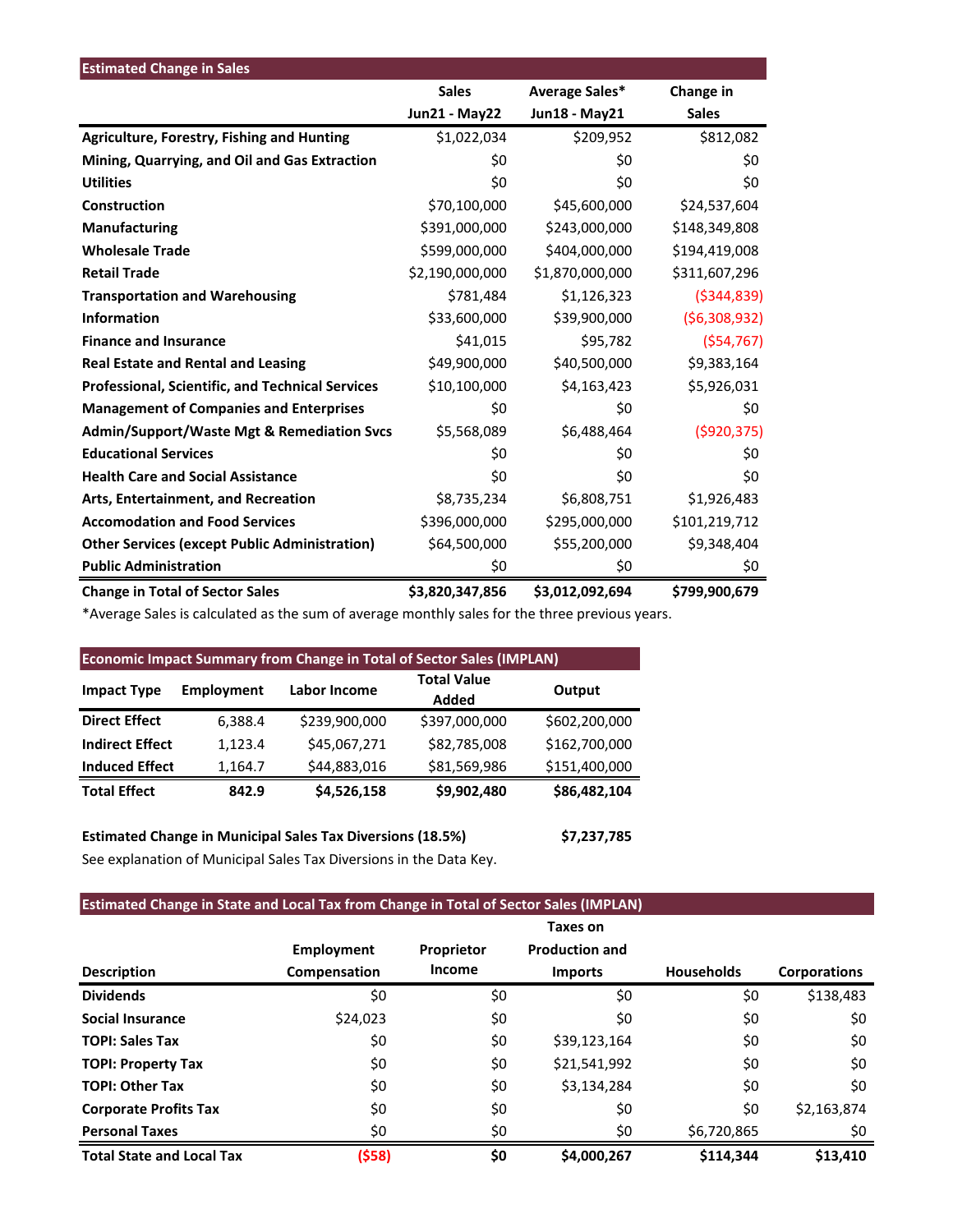# **Sales Tax Diversions and Special Levies**

| <b>Olive Branch Diversions</b> |             |                                   |             |             | <b>No Special Levy</b> |      |      |      |      |  |
|--------------------------------|-------------|-----------------------------------|-------------|-------------|------------------------|------|------|------|------|--|
| Month                          | 2019        | 2020                              | 2021        | 2022        | Month                  | 2019 | 2020 | 2021 | 2022 |  |
| January                        | \$1,065,783 | \$1,120,667                       | \$1,257,934 | \$1,384,085 | January                |      |      |      |      |  |
| February                       | \$783,860   | \$846,393                         | \$997.438   | \$1,055,630 | February               |      |      |      |      |  |
| March                          | \$791,937   | \$867,636                         | \$895,168   | \$1,084,096 | March                  |      |      |      |      |  |
| April                          | \$951,269   | \$970,230                         | \$1,346,205 | \$1,307,271 | April                  |      |      |      |      |  |
| May                            | \$919,025   | \$976.646                         | \$1,255,114 | \$1,307,176 | May                    |      |      |      |      |  |
| June                           | \$1,023,173 | \$1,137,399                       | \$1,252,783 |             | June                   |      |      |      |      |  |
| July                           |             | \$970,090 \$1,134,341 \$1,283,964 |             |             | July                   |      |      |      |      |  |
| August                         |             | \$936,025 \$1,058,021             | \$1,273,258 |             | August                 |      |      |      |      |  |
| September                      |             | \$993,098 \$1,097,469             | \$1,187,735 |             | September              |      |      |      |      |  |
| October                        |             | \$941,932 \$1,080,542             | \$1,188,659 |             | October                |      |      |      |      |  |
| November                       |             | \$912,019 \$1,042,912             | \$1,174,368 |             | November               |      |      |      |      |  |
| December                       | \$992.157   | \$1,006,540 \$1,215,863           |             |             | December               |      |      |      |      |  |

| <b>No Special Levy</b> |      |      |      |      | <b>No Special Levy</b> |      |      |      |      |  |
|------------------------|------|------|------|------|------------------------|------|------|------|------|--|
| Month                  | 2019 | 2020 | 2021 | 2022 | Month                  | 2019 | 2020 | 2021 | 2022 |  |
| January                |      |      |      |      | January                |      |      |      |      |  |
| February               |      |      |      |      | February               |      |      |      |      |  |
| March                  |      |      |      |      | March                  |      |      |      |      |  |
| April                  |      |      |      |      | April                  |      |      |      |      |  |
| May                    |      |      |      |      | May                    |      |      |      |      |  |
| June                   |      |      |      |      | June                   |      |      |      |      |  |
| July                   |      |      |      |      | July                   |      |      |      |      |  |
| August                 |      |      |      |      | August                 |      |      |      |      |  |
| September              |      |      |      |      | September              |      |      |      |      |  |
| October                |      |      |      |      | October                |      |      |      |      |  |
| November               |      |      |      |      | November               |      |      |      |      |  |
| December               |      |      |      |      | December               |      |      |      |      |  |

| <b>No Special Levy</b> |      |      |      |      |
|------------------------|------|------|------|------|
| <b>Month</b>           | 2019 | 2020 | 2021 | 2022 |
| January                |      |      |      |      |
| February               |      |      |      |      |
| March                  |      |      |      |      |
| April                  |      |      |      |      |
| May                    |      |      |      |      |
| June                   |      |      |      |      |
| July                   |      |      |      |      |
| August                 |      |      |      |      |
| September              |      |      |      |      |
| October                |      |      |      |      |
| November               |      |      |      |      |
| December               |      |      |      |      |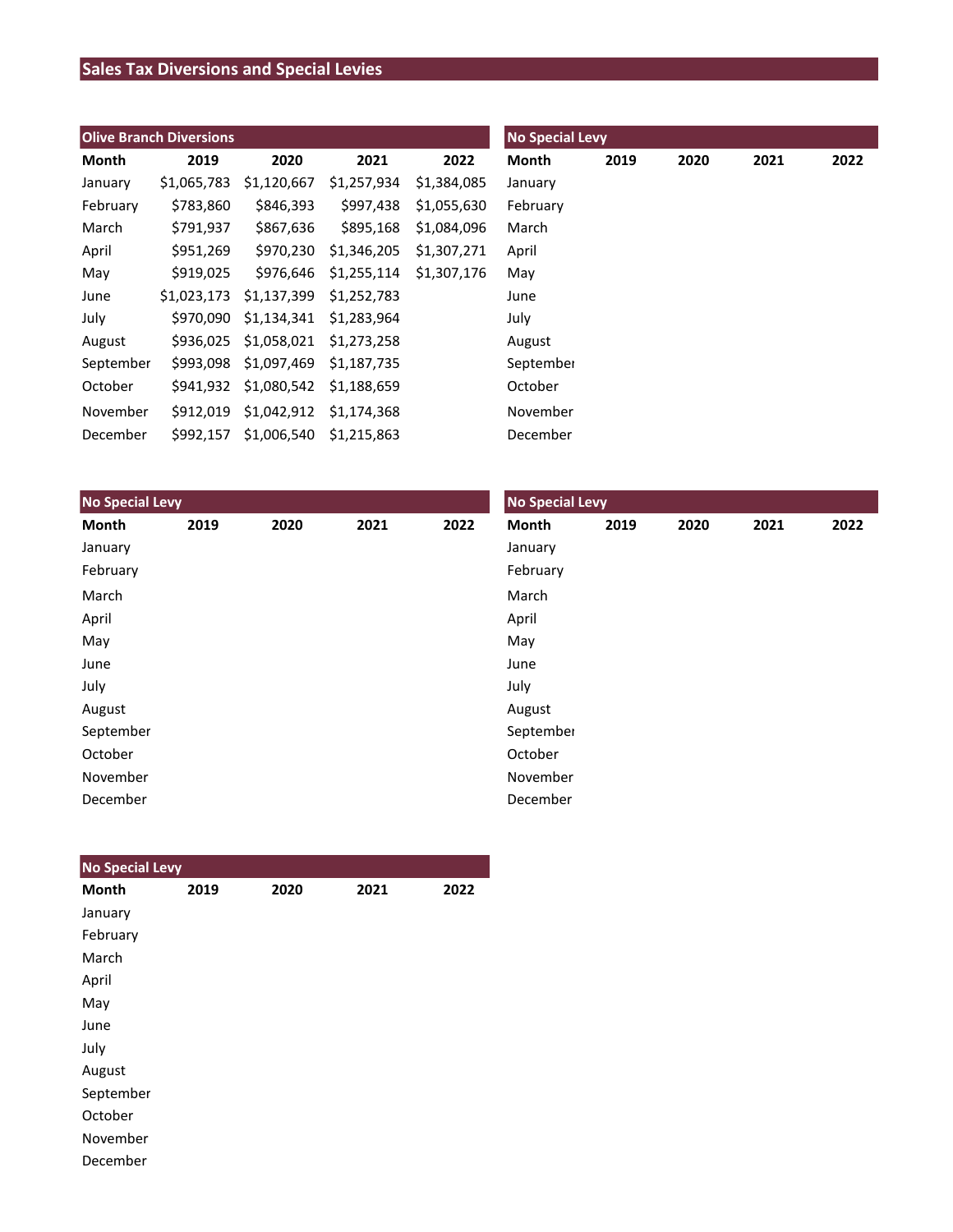| <b>Estimated Change in Federal Tax from Change in Total of Sector Sales (IMPLAN)</b> |              |                   |                       |                   |                     |  |  |  |  |
|--------------------------------------------------------------------------------------|--------------|-------------------|-----------------------|-------------------|---------------------|--|--|--|--|
|                                                                                      |              | Taxes on          |                       |                   |                     |  |  |  |  |
|                                                                                      | Employment   | <b>Proprietor</b> | <b>Production and</b> |                   |                     |  |  |  |  |
| <b>Description</b>                                                                   | Compensation | Income            | <b>Imports</b>        | <b>Households</b> | <b>Corporations</b> |  |  |  |  |
| <b>Social Insurance</b>                                                              | \$39,713,864 | \$1,820,685       | S0                    | \$0               | \$0                 |  |  |  |  |
| <b>TOPI: Taxes</b>                                                                   | \$0          | \$0               | \$8,061,797           | \$0               | \$0                 |  |  |  |  |
| <b>Corporate Profits Tax</b>                                                         | \$0          | \$0               | \$0                   | \$0               | \$4,465,411         |  |  |  |  |
| <b>Personal Tax: Income Tax</b>                                                      | \$0          | \$0               | \$0                   | \$15,249,811      | \$0                 |  |  |  |  |

**Total Federal Tax (\$87,668) \$202,919 \$496,222 \$266,762 \$27,655**

# **DATA Key**

## **Total Sales as Indicated by Sales Tax**

North American Industrial Classification Sectors (NAICS) sectors included in the "Total Sales as Indicated by Sales Tax" statistics include: Sector 11 – *Agriculture, Forestry, Fishing and Hunting* ; Sector 21 – *Mining, Quarrying, and Oil and Gas Extraction* ; Sector 22 – *Utilities*; Sector 23 – *Construction* ; Sector 31-33 – *Manufacturing* ; Sector 42 – *Wholesale Trade* ; Sector 44-45 – *Retail Trade* ; Sector 48-49 – *Transportation and Warehousing* ; Sector 51 – *Information* ; Sector 52 – *Finance and Insurance* ; Sector 53 – *Real Estate and Rental and Leasing* ; Sector 54 – *Professional, Scientific, and Technical Services*; Sector 55 – *Management of Companies and Enterprises* ; Sector 56 – *Administrative and Support and Waste Management and Remediation Services* ; Sector 61 – *Educational Services*; Sector 62 – *Health Care and Social Assistance* ; Sector 71 – *Arts, Entertainment, and Recreation* ; Sector 72 – *Accommodation and Food Services* ; Sector 81 – *Other Services (Except Public Administration)* ; and Sector 92 – *Public Administration* .

#### **Retail Sector Sales**

Retail Sector Sales includes NAICS Sector 44-45 – Retail Trade.

## **Accommodation and Food Service Sector Sales**

Accommodation and Food Services Sector Sales includes NAICS Sector 72 – Accommodation and Food Services.

## **Estimated Change in Sales**

To determine the economic impact of changes in specific sector sales, the average monthly sales by sector (using sales from the thirty-six months prior to the study time frame) was subtracted from the sales for that sector in the study time frame. For this publication, each month's sector sales from April 2018 through March 2020 were averaged and subtracted from sector sales occurring in the April 2020 through March 2021 time period to obtain the Change in Sales estimate. The estimated changes in sales for all sectors were summed to obtain the estimate for the change in Total of Sector Sales.

Municipalities are assigned to the county in which the largest proportion of the municipality's population resides (e.g., while the city of Jackson lies in Hinds, Madison, and Rankin Counties, Jackson was "assigned" to Hinds County because the majority of its population resides in Hinds County).

If the change in sales is negative, this indicates that the sales for the specific geographic area fall below expected values when using the previous three years as a benchmark. If the change in sales is positive, then the sales for the specific geographic area is greater than what would have been expected when using the three previous years as a benchmark.

## **Estimated Change in Municipal Sales Tax Diversions**

Municipalities receive 18.5 percent of sales tax collected within their boundaries from the Mississippi Department of Revenue that can be used in the general budget(counties are not eligible for this allocation). The estimated change in the municipal sales tax diversion is calculated as 18.5 percent of the change in Taxes on Production and Imports: Sales Tax estimated in the Estimated Change in State and Local Tax from Change in Total of Sector Sales table.